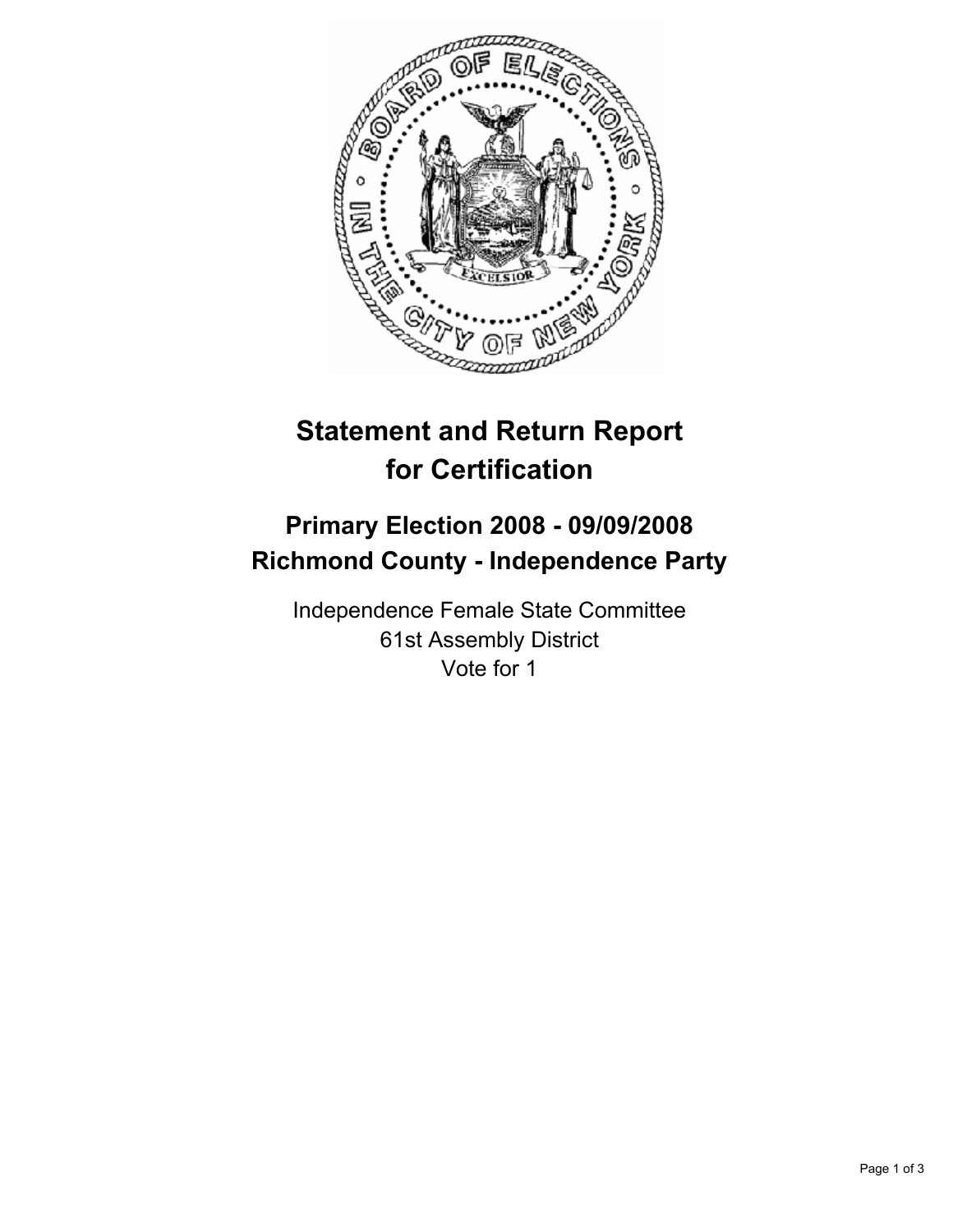

## **Assembly District 61**

| <b>EMERGENCY</b>   |     |
|--------------------|-----|
| ABSENTEE/MILITARY  |     |
| AFFIDAVIT          | 10  |
| <b>SARAH LYONS</b> | 96  |
| ELLEN R. SIMONETTI | 20  |
| <b>Total Votes</b> | 116 |